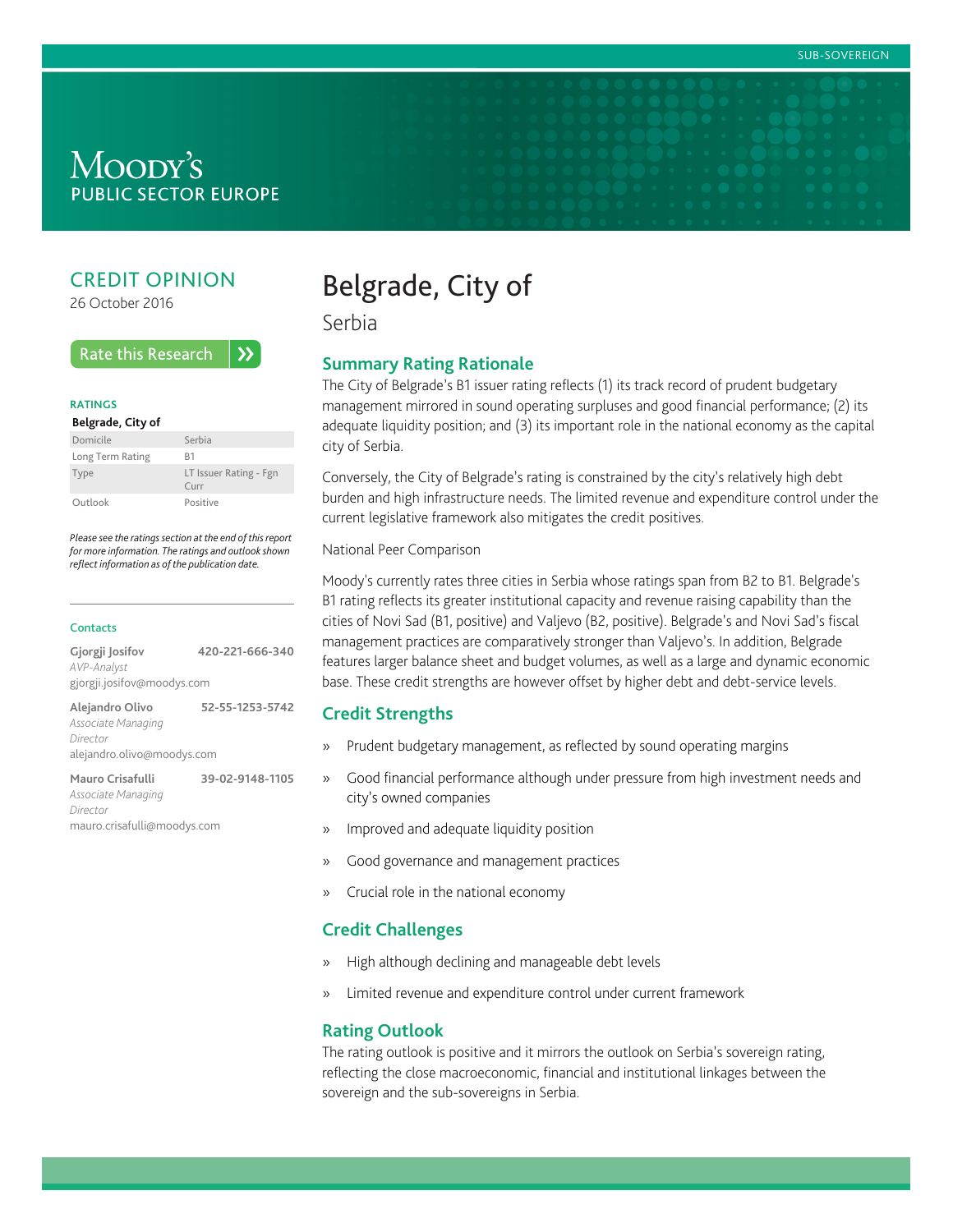## **Factors that Could Lead to an Upgrade**

» Upward pressure on the rating of Belgrade could arise from an upgrade of the sovereign rating associated with the city's ability to maintain its sound operating surpluses and comfortable liquidity position

### **Factors that Could Lead to a Downgrade**

- » Downward pressure on the rating could result from a downgrade of Serbia's sovereign rating
- » A material deterioration in the city's operating and financial performance
- » A material increase in its debt exposure

## **Key Indicators**

Exhibit 1 Key Indicators Belgrade, City of

|                                                        | 2011     | 2012    | 2013  | 2014   | 2015  |
|--------------------------------------------------------|----------|---------|-------|--------|-------|
| Net Direct and Indirect Debt/Operating Revenue (%)     | 65.66    | 71.27   | 90.41 | 101.18 | 84.90 |
| Debt Service/Total Revenue (%)                         | 6.05     | 7.98    | 10.23 | 8.78   | 9.19  |
| Gross Operating Balance/Operating Revenue (%)          | 23.62    | 19.87   | 15.40 | 11.50  | 12.00 |
| Cash Financing Surplus (Requirement)/Total Revenue (%) | $-17.56$ | $-7.39$ | 3.37  | 3.02   | 6.72  |
| Intergovernmental Transfers/Operating Revenue (%)      | 5.99     | 0.15    | 0.23  | 3.66   | 0.17  |
| Self-Financing Ratio                                   | 0.64     | 0.79    | 1.16  | 1.20   | 1.54  |
| Capital Spending/Total Expenditure (%)                 | 41.29    | 32.04   | 21.99 | 15.84  | 13.41 |

*Source: Belgrade, City of*

### **Detailed Rating Considerations**

Belgrade's B1 rating combines (1) the baseline credit assessment (BCA) of b1, and (2) a strong likelihood of extraordinary support coming from the national government in the event that the entity face acute liquidity stress.

#### **Baseline Credit Assessment**

PRUDENT BUDGETARY MANAGEMENT, AS REFLECTED BY SOUND OPERATING BALANCES

Belgrade's fiscal performances have been sound, with double-digit operating surpluses recorded over the last five years. In 2015, the city's gross operating balance-to-operating revenue ratio stood at 12% in line with the performance in 2014, which is still below the average of 22% recorded between 2011-12. The deterioration of the operating performance was driven by the exposure of the operating margins to a low-revenue-growth environment in 2013 and 2014. In particular, changes in the Law on Local Finances in 2012 have led to elimination of some city's charges and fees in 2012-13, and changes in the Law on Income Tax in 2013 along with the drop of 1.8% of the national economy in 2014 have led to reduced proceeds of income tax. However, the City of Belgrade has consistently shown a capacity to emerge in relatively sound financial shape.

In 2016-17, Moody's expects Belgrade's operating margin to improve to 14% and 16% of operating revenue respectively, attributable to combined effect of (1) the positive national economic growth prospects, which will translate into growing proceeds of shared taxes, coupled with increased collection of property tax and own-source non-tax revenues; and (2) slower growth in operating expenditures.

The majority of Belgrade's operating revenue is made of shared taxes and local taxes and fees, altogether representing around 80% of operating revenue in 2015. Proceeds from PIT as the major component of shared taxes amounted RSD32 billion in 2015, accounting for almost 90% of shared taxes or 49% of operating revenues. Local taxes and fees comprised 23% of operating revenues in 2015 and grew by more than 85% over the last two years, mainly driven by the increase of property tax collection. This improvement is in line

This publication does not announce a credit rating action. For any credit ratings referenced in this publication, please see the ratings tab on the issuer/entity page on www.moodys.com for the most updated credit rating action information and rating history.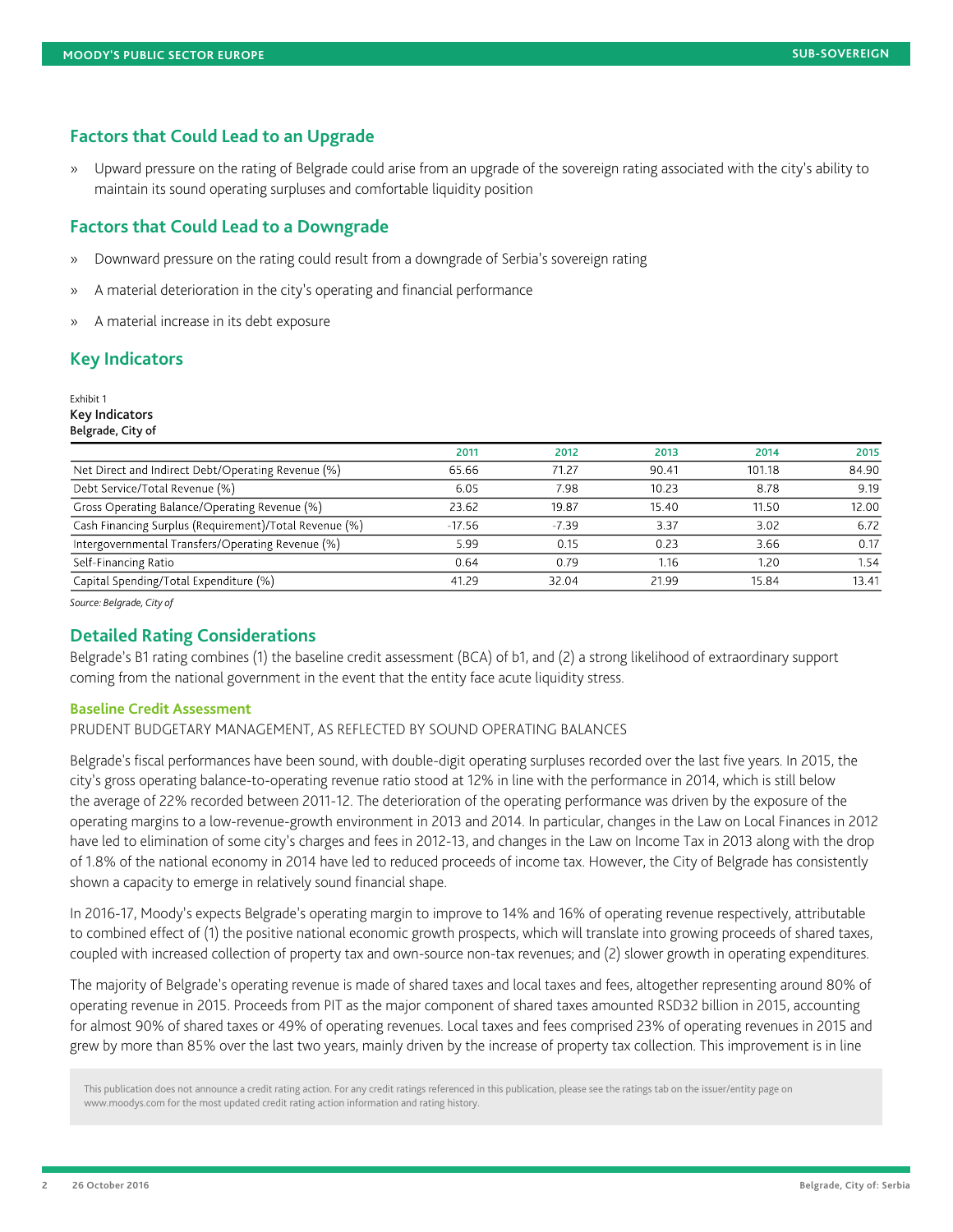with the city's administration tax efforts started in 2014 and continued last year, which aimed to widen property tax basis and expand the number of tax payers.

After flat growth of operating expenditures in 2013-14, the city's operating expenditures grew by 13% in 2015. It reflected larger requirements in the areas of goods and services as well as transfers paid to the city's owned utility companies, both comprising around 50% of operating expenditures. The personnel cost also increased by 6% in 2015, consuming 18% of operating expenditure.

## GOOD FINANCIAL PERFORMANCE ALTHOUGH UNDER PRESSURE FROM HIGH INVESTMENT NEEDS AND CITY'S OWNED COMPANIES

Sound operating margins combined with regular cash flow and prudent capital investment resulted in a good self-financing capacity, which allowed the city to post consecutive financing surpluses between 3%-7% of total revenues between 2013 and 2015, compared with a financing deficit of 18% and 7% recorded in 2011 and 2012 respectively. In 2016-17, the city envisages an increase of capital expenditures to 21% and 27% of total expenditures respectively compared with 17% on average during 2013-15.

Although the planned increase in capital expenditure has the potential to weaken city's financial performance and gradually deplete its cash reserves, we expect that Belgrade's financing results will remain in positive territory, reflecting the city's willingness to revise its investment strategy in case of need, as witnessed in the recent past. In addition, the city's sound operating surpluses will partially support the investment activities. The City of Belgrade's capital investment plan for 2016-17 envisages numerous extensive projects, focusing mostly on urban and transportation infrastructure, including the construction of new bridges and tunnels, extension of sewage system and reconstruction of water supply network.

Belgrade's spending also comes from subsidies and transfers to its owned companies (16% of total expenditures in 2015), which play an active role in providing core public services. Belgrade provides various services through its 31 majority-owned companies and affiliates. However, the active role played by city-owned companies should contain the operating expenditure pressure going forward.

### IMPROVED AND ADEQUATE LIQUIDITY POSITION

A track record of good financial performance has led to a comfortable liquidity position in the last few years. Belgrade's accumulated cash reserves significantly strengthened in the first three quarters of 2016, averaging 17% of operating revenue (RSD10.7 billion) compared with 11% in 2015. We expect that the city's cash position will remain adequate and stable at around RSD10 billion throughout 2016 and 2017, covering 1.5x of debt service costs falling due in 2017 and will sufficiently manage the projected debt repayments in the medium term.

The available cash represents an extremely solid financial cushion against potential budgetary pressures and in support of capex funding in the medium term. The cash balance is even during the year without appreciable fluctuations and is not likely to considerably vary in the near term.

## GOOD GOVERNANCE AND MANAGEMENT PRACTICES

Belgrade's sound governance and management practices, as well as clearly defined internal policies and procedures, have supported the city's operations. The City of Belgrade consistently provides comprehensive financial documents in compliance with legislative requirements.

Belgrade's management has pursued prudent budgetary and investment policies. During difficult crisis years as well as in 2013-14 when the city faced challenging operating environment, Belgrade's administration was able to impose efficient cost-cutting measures to adjust operating expenditures to limited revenues. Although 2015 brought some relief for the city's finances, which should continue in 2016-17, the planned huge investment activities represent challenge for Belgrade's administration. On the back of the developing financial and institutional framework of local governments in Serbia, these issues will further test the quality of Belgrade's fiscal management in the medium term.

Fiscal discipline is enhanced by strict rules from the state treasury, which the city is accountable to. Financial performance is supported by gradually evolving and improving financial reporting. While its budgetary reports are both comprehensive and transparent.

CRUCIAL ROLE IN THE NATIONAL ECONOMY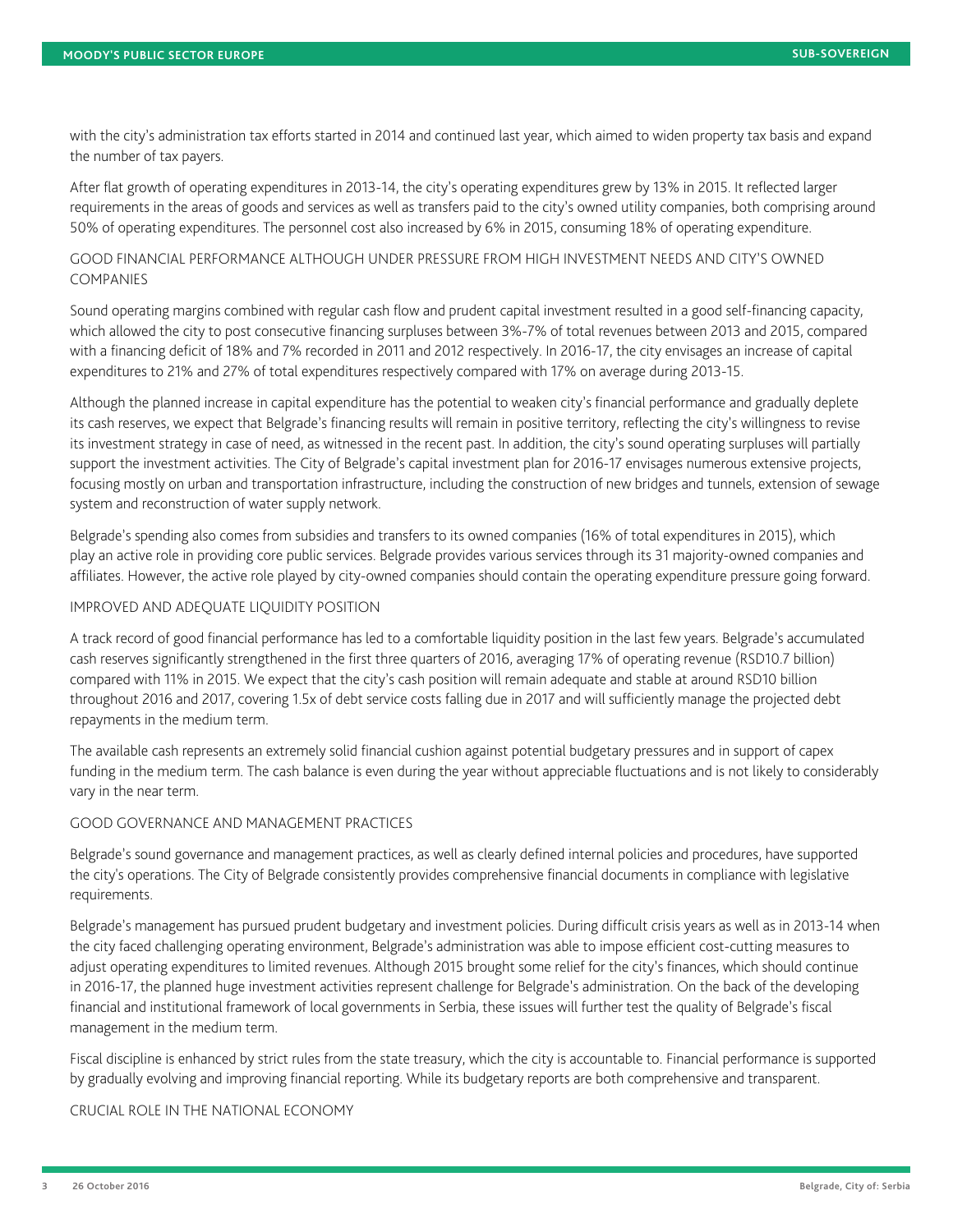The City of Belgrade plays an important role in the national economy as Serbia's capital and most developed city. The local economy is dynamic and much more diversified than other Serbian cities, limiting its exposure to economic cycles. The city is of central strategic importance to the Serbian economy and it is the country's largest economic hub, accounting for about 39% of national GDP.

With 1.7 million residents, accounting for approximately 24% of Serbia's population in 2015, Belgrade is the country's largest labour market. Belgrade's relative affluence is evident in its GDP per capita, which is 70% above the national average. Belgrade is the seat of the central government and hosts the country's main universities and the headquarters of the largest companies.

#### HIGH ALTHOUGH DECLINING AND MANAGEABLE DEBT LEVELS

Belgrade's direct debt declined to 76% of operating revenue in 2015 from historical high 87% at year-end 2014. We expect the city's debt to gradually decline to 51% of operating revenue by end of 2017 following the city's commitment to fund the majority of its investment programme from the operating margin, asset sale or central government transfers.

Belgrade's direct debt (RSD49.2 billion at year-end 2015) is consisted of bank loans of which (1) RSD26.4 billion loans with EIB; (2) RSD16.5 billion with EBRD, and (3) RSD6.3 million with domestic banks. Bank loans were used for modernization of transportation, public roads and streets, construction of a new bridge over the Sava river, rehabilitation of water supply and sewage network, and modernization of social and housing infrastructure.

When adding the indirect debt exposure, which is fully represented by the city's owned non self-supporting transportation company, the net direct and indirect debt (NDID) amounted RSD55.1 billion in 2015, an equivalent of 85% of operating revenue compared with 101% in 2014. Moody's notes that the city of Belgrade has not provided any guarantee for any debt issued by its owned companies.

Moody's expects that the city's debt will further decline as indicated in the official budget adjustments for 2016 with NDID-tooperating revenue ratio reaching 63% of operating revenue, a trend which should continue throughout 2017 when the city's debt stock should drop to 58%.

Despite rising debt between 2011-2014, Belgrade's debt service costs remained in check at 9.2% of total revenue in 2015 (8.8% in 2014). Moody's regards Belgrade's debt burden as manageable and expects its debt service to remain at around 9% in 2016-17. Moody's assumption reflects the city's favourable direct debt maturity profile, which comprises long-term amortising loans. We expect the Belgrade's interest expenses on borrowings to drop to around 2% of operating revenue in 2016 compared with 3.1% in 2015 and 3.5% in 2014.

A high 87% of Belgrade's direct debt was denominated in euros at year-end 2015, making the city's debt more vulnerable to exchangerate fluctuations.

### LIMITED REVENUE AND EXPENDITURE CONTROL UNDER CURRENT FRAMEWORK

The institutional framework features low financial predictability and stability. Belgrade has relatively limited control over its revenue base, which consists mainly of shared taxes (55% in 2015). In fact, municipal local tax revenues represent a minor proportion of municipal revenue (23% in 2013). This fiscal dependence on state resources exposes city's finances to the performance of the central government budget and evolving intergovernmental relations.

Partially mitigating this lack of discretionary powers on the tax revenue side, the framework attributes a greater revenue rising capacity related to the city's local taxes and fees compared to other local governments in Serbia. We do not expect that the composition of Belgrade's operating revenue will significantly differ in 2016-17, although the planned changes in the Law on income tax could potentially have some minor negative implications on the city's finances. Local finances in Serbia depend on the decisions of the central government, leaving the local governments with limited leeway with regard to taxes.

The spending flexibility of Belgrade is also limited as 72% of its operating expenditure is made of highly inflexible expenses, including personnel costs, the purchase of goods and services and transfers to city owned companies. Any maneuverability would lie in cuts to administrative and costs and in some non-obligatory transfers. The capex remains a major leeway for Belgrade, although it is curbed by high infrastructure needs, common for all Serbian local governments.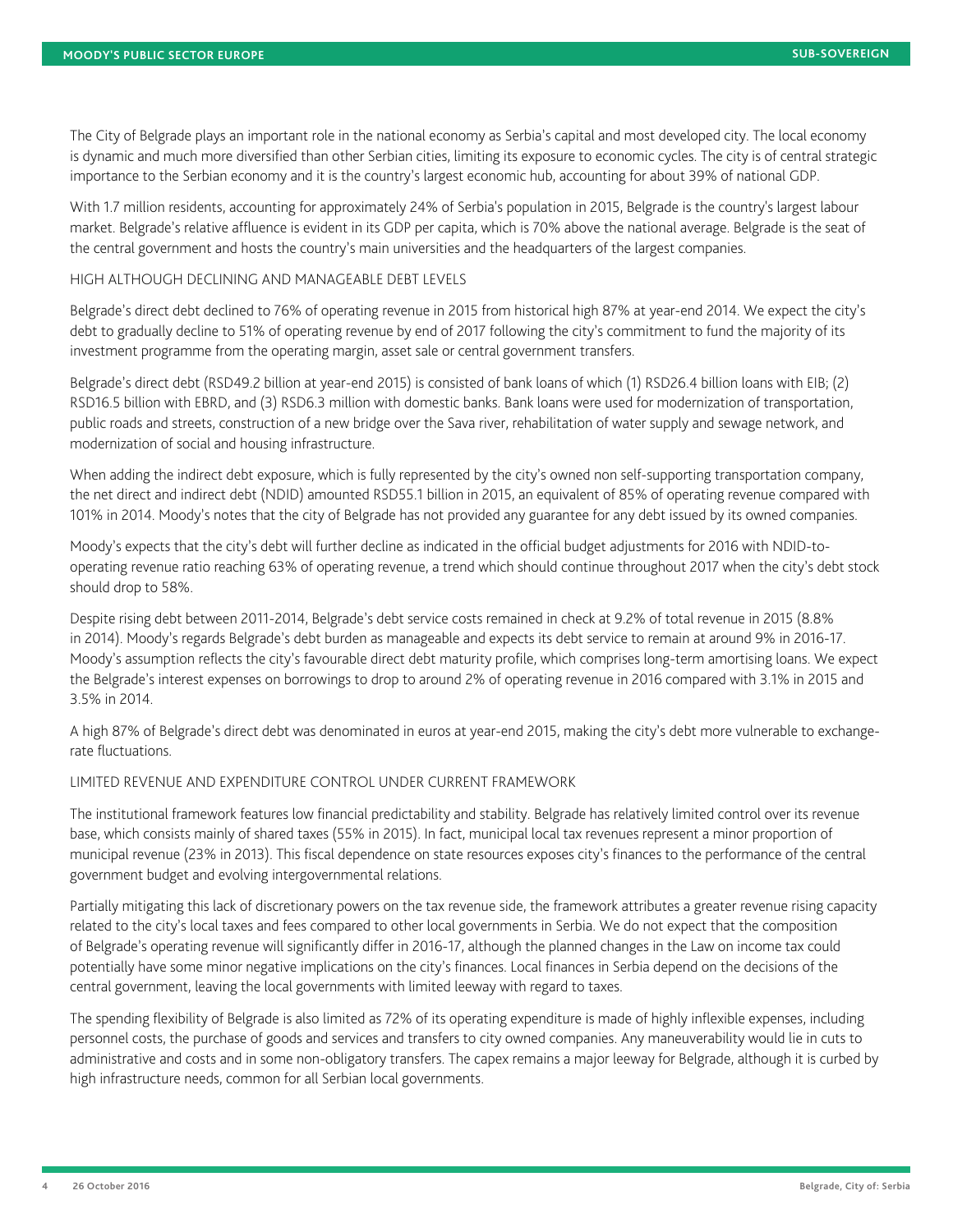#### **Extraordinary Support Considerations**

The strong likelihood of extraordinary support from the national government reflects Moody's assessment of the strategic importance of Belgrade to the Serbian economy.

#### **Output of the Baseline Credit Assessment Scorecard**

In the case of the City of Belgrade, the BCA matrix generates an estimated BCA of b1, in line with the BCA of b1 assigned by the rating committee.

The matrix-generated BCA of b1 reflects (1) an idiosyncratic risk score of 4 (presented below) on a 1 to 9 scale, where 1 represents the strongest relative credit quality and 9 the weakest; and (2) a systemic risk score of B1, as reflected in the sovereign rating (B1 positive).

The idiosyncratic risk scorecard and BCA matrix, which generate estimated baseline credit assessments from a set of qualitative and quantitative credit metrics, are tools used by the rating committee in assessing regional and local government credit quality. The credit metrics captured by these tools provide a good statistical gauge of standalone credit strength and, in general, higher ratings can be expected among issuers with the highest scorecard-estimated BCAs. Nevertheless, the scorecard-estimated BCAs do not substitute for rating committee judgments regarding individual baseline credit assessments, nor is the scorecard a matrix for automatically assigning or changing these assessments. Scorecard results have limitations in that they are backward-looking, using historical data, while the assessments are forward-looking opinions of credit strength. Concomitantly, the limited number of variables included in these tools cannot fully capture the breadth and depth of our credit analysis.

ABOUT MOODY'S SUB-SOVEREIGN RATINGS

#### Baseline Credit Assessment

Baseline credit assessments (BCAs) are opinions of entity's standalone intrinsic strength, absent any extraordinary support from a government. Contractual relationships and any expected ongoing annual subsidies from the government are incorporated in BCAs and, therefore, are considered intrinsic to an issuer's standalone financial strength.

BCAs are expressed on a lower-case alpha-numeric scale that corresponds to the alpha-numeric ratings of the global long-term rating scale.

#### Extraordinary Support

Extraordinary support is defined as action taken by a supporting government to prevent a default by a regional or local government (RLG) and could take different forms, ranging from a formal guarantee to direct cash infusions to facilitating negotiations with lenders to enhance access to needed financing. Extraordinary support is described as either low (0% - 30%), moderate (31% - 50%), strong (51% - 70%), high (71% - 90%) or very high (91% - 100%).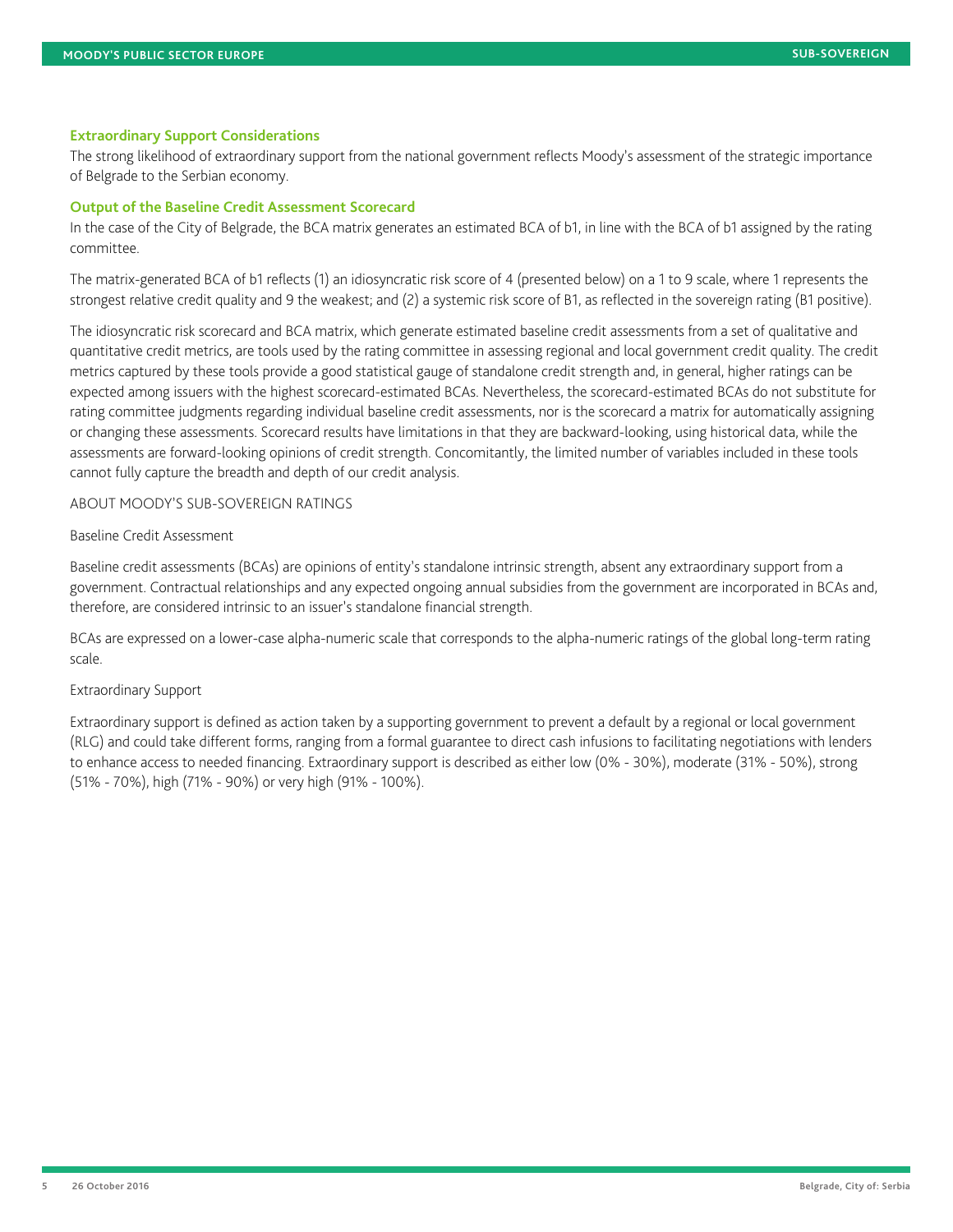# **Rating Methodology and Scorecard Factors**

#### Exhibit 2 Rating Factors

## Belgrade, City of

| <b>Rating Factors</b>                                 |                |        |                      |                  |                         |           |
|-------------------------------------------------------|----------------|--------|----------------------|------------------|-------------------------|-----------|
| Belgrade, City of                                     |                |        |                      |                  |                         |           |
| <b>Baseline Credit Assessment</b>                     | Score          | Value  | Sub-factor Weighting | Sub-factor Total | <b>Factor Weighting</b> | Total     |
| Scorecard                                             |                |        |                      |                  |                         |           |
| Factor 1: Economic Fundamentals                       |                |        |                      |                  |                         |           |
| Economic strength                                     | 1              | 167.57 | 70%                  | 1                | 20%                     | 0.20      |
| Economic volatility                                   |                |        | 30%                  |                  |                         |           |
| Factor 2: Institutional Framework                     |                |        |                      |                  |                         |           |
| Legislative background                                | 9              |        | 50%                  | 8                | 20%                     | 1.60      |
| <b>Financial flexibility</b>                          | $\overline{7}$ |        | 50%                  |                  |                         |           |
| Factor 3: Financial Performance and Debt Profile      |                |        |                      |                  |                         |           |
| Gross operating balance / operating revenues (%)      | 1              | 11.43  | 12.5%                | 3                | 30%                     | 0.90      |
| Interest payments / operating revenues (%)            | 5              | 3.39   | 12.5%                |                  |                         |           |
| Liquidity                                             |                |        | 25%                  |                  |                         |           |
| Net direct and indirect debt / operating revenues (%) | 5              | 84.90  | 25%                  |                  |                         |           |
| Short-term direct debt / total direct debt (%)        | 3              | 14.30  | 25%                  |                  |                         |           |
| Factor 4: Governance and Management - MAX             |                |        |                      |                  |                         |           |
| Risk controls and financial management                |                |        |                      | 5                | 30%                     | 1.50      |
| Investment and debt management                        | 5              |        |                      |                  |                         |           |
| Transparency and disclosure                           |                |        |                      |                  |                         |           |
| Idiosyncratic Risk Assessment                         |                |        |                      |                  |                         | 4.2(4)    |
| Systemic Risk Assessment                              |                |        |                      |                  |                         | <b>B1</b> |
| Suggested BCA                                         |                |        |                      |                  |                         | b1        |

*Source: Belgrade, City of*

## **Ratings**

| Exhibit 3                         |                       |
|-----------------------------------|-----------------------|
| Category                          | <b>Moody's Rating</b> |
| <b>BELGRADE, CITY OF</b>          |                       |
| Outlook                           | Positive              |
| <b>Issuer Rating</b>              | R1                    |
| Source: Moody's Investors Service |                       |